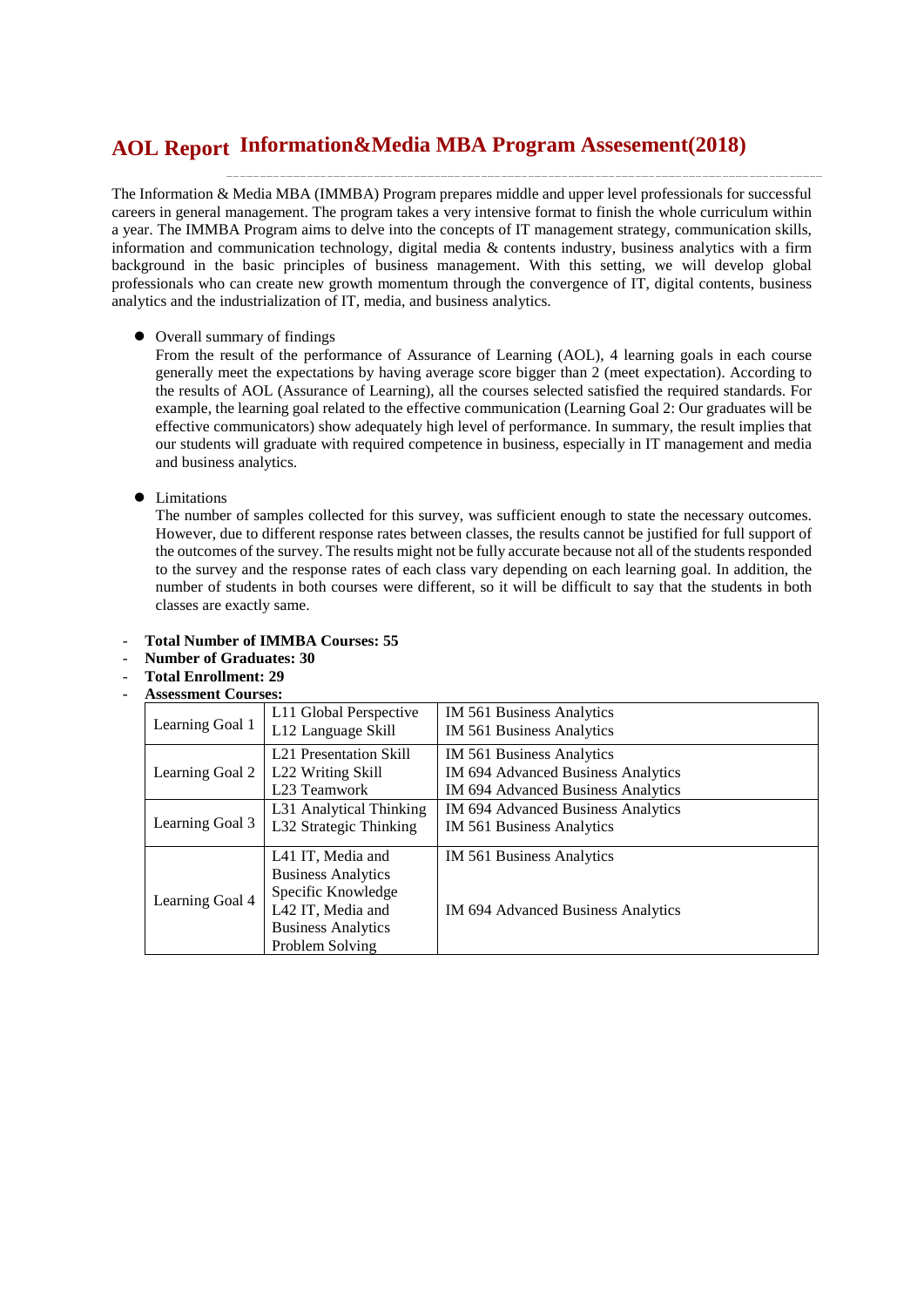# *Overview of assessment*

## **Information & Media MBA Program Assessment: Learning Goal 1**

### **Learning Goal: Our graduates will have a global perspective.**

| <b>Learning Objective</b>                    | <b>Sample</b> | <b>Methods</b>           |
|----------------------------------------------|---------------|--------------------------|
| (L11) Our students will understand global    | $IM561(N=17)$ | - (L11) Course-embedded  |
| business issues and relate current issues to |               | assignment evaluation by |
| emerging business opportunities              | $IM561(N=17)$ | faculty                  |
| (L12) Our students will have command of      |               | - (L12) Course-embedded  |
| business English or other language of major  |               | assignment evaluation by |
| global market.                               |               | faculty                  |

Finding

**-** In the assessment rubric by faculty, average score for L11, L12 are 2.553, 2.569 respectively.

- Most of the students have enough ability in terms of global perspectives. They show great interest in this area and well informed about business analytics. Most of the students also show high level of confidence in analyzing diverse issues global firms face.

\* 1 (Fails to Meet Expectations) 2 (Meets Expectations) 3 (Exceed Expectation)

- L11, L12 meet expectations successfully.

# **Information & Media MBA Program Assessment: Learning Goal 2**

#### **Learning Goal: our graduates will be effective communicators.**

| <b>Learning Objective</b>                   | <b>Sample</b> | <b>Methods</b>             |
|---------------------------------------------|---------------|----------------------------|
| (L21) Our students will deliver effective   | $IM561(N=17)$ | - (L21) Course-embedded    |
| presentation accompanied with proper        |               | presentation evaluation by |
| media technology.                           |               | faculty                    |
| (L22) Our student will produce professional | $IM694(N=20)$ | - (L22) Course-embedded    |
| business documents.                         |               | assignment evaluation by   |
| (L23) Our students will demonstrate         | $IM694(N=20)$ | faculty                    |
| effective interpersonal communication in a  |               | - (L23) Course-embedded    |
| team setting.                               |               | team presentation          |
|                                             |               | evaluation by faculty      |

Finding

- In the rubric assessment by faculty, average scores for L21, L22, L23 are 2.555, 2.156, 2.163 respectively (meet the expectation).

- Most of students in these courses have effective communication ability providing well-prepared presentation and work in professional manner. They are highly motivated to achieve the course objective. By taking English lectures and interactive communication with faculty and other teammates, most of them successfully completed team presentations and became professional communicators.

\* 1 (Fails to Meet Expectations) 2 (Meets Expectations) 3 (Exceed Expectation) - Most Information & Media MBA students have powerful leadership and team building capability.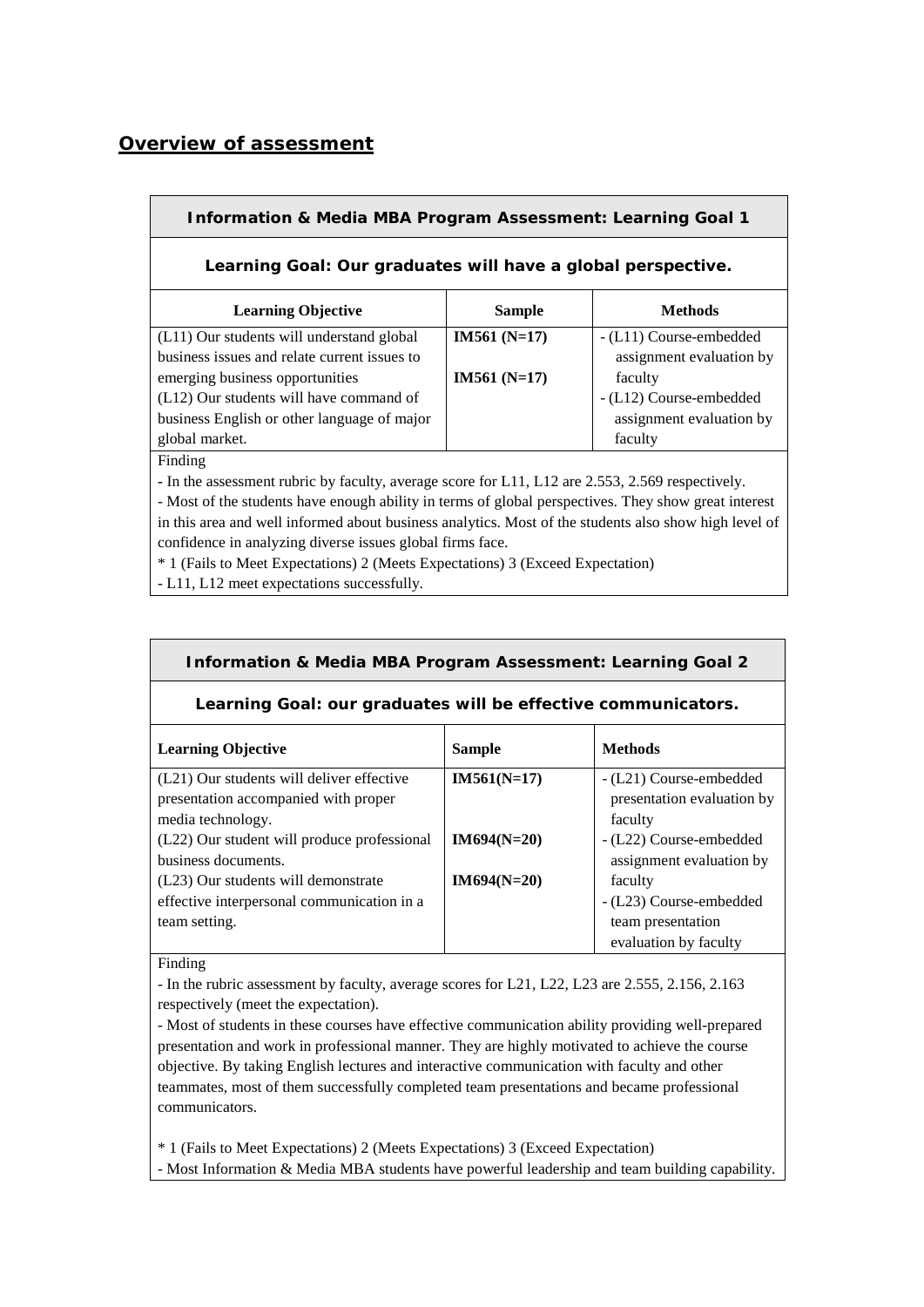## **Information & Media MBA Program Assessment: Learning Goal 3**

#### **Learning Goal: Our graduates will be able to strategically analyze business cases and integrate different disciplines in solving business problems.**

| <b>Learning Objective</b>                                                                                                                                     | <b>Sample</b> | <b>Methods</b>                                                 |
|---------------------------------------------------------------------------------------------------------------------------------------------------------------|---------------|----------------------------------------------------------------|
| (L31) Our students will use appropriate<br>analytical techniques to solve business<br>problems and will demonstrate the ability of<br>sound business judgment | $IM694(N=20)$ | - (L31) Course-embedded<br>test evaluation by faculty          |
| (L32) Our students will synthesize different<br>discipline areas.                                                                                             | $IM561(N=17)$ | - (L32) Course-embedded<br>assignment evaluation by<br>faculty |

Finding

**-** Using assessment rubric by faculty, average scores for L31, L32 are 2.107, 2.539 respectively. (meet expectations)

- Most of Information & Media MBA students who enrolled the suggested courses are able to analyze from fundamental to advanced business cases. At the end of the course, students show high profession in applying proper analytical tools when solving serious problems that firms encounter. They could also synthesize the strategies from diverse areas for solving the business issues.

\* 1 (Fails to Meet Expectations) 2 (Meets Expectations) 3 (Exceed Expectation)

#### **Information & Media MBA Program Assessment: Learning Goal 4**

### **Learning Goal: Our graduates will develop professional skills and exhibit professional competencies.**

| <b>Learning Objective</b>                     | <b>Sample</b> | <b>Methods</b>             |
|-----------------------------------------------|---------------|----------------------------|
| (L41) Our students will build IT, Media, and  | $IM561(N=17)$ | - (L41) Course-embedded    |
| Business Analytics specific knowledge and     |               | presentation evaluation by |
| understand the key issues.                    |               | faculty                    |
| (L42) Our students will apply domain          | $IM694(N=20)$ | - (L42) Course-embedded    |
| expertise to the business problems in the IT, |               | presentation evaluation by |
| Media, and Business Analytics.                |               | faculty                    |

Finding

**-** In the rubric assessment by faculty, average scores for L41, L42 are 2.382, 2.275 respectively. (meet expectation)

- Majority of the students understand the key issues in diverse firms. They also have professional confidence analyzing business problems and providing better insights to the firms through quantitative results from the analysis.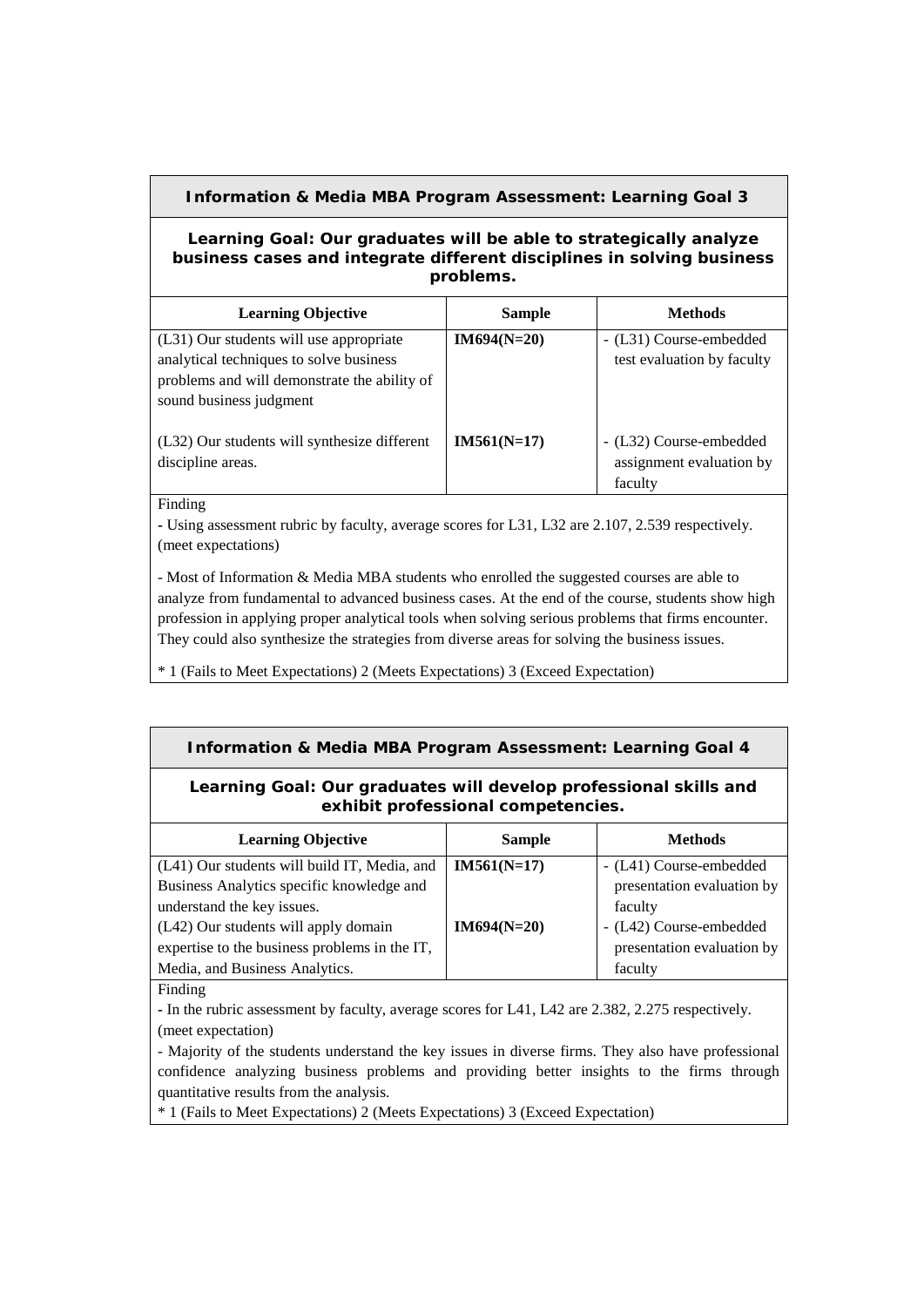# *Data Analysis and Results*

| Assessment Learning Goal 1(L11): IM561 (N=17)<br><b>Global Perspective</b> |                                                                                                        |                              |                                                            |                         |                                                        |  |  |  |
|----------------------------------------------------------------------------|--------------------------------------------------------------------------------------------------------|------------------------------|------------------------------------------------------------|-------------------------|--------------------------------------------------------|--|--|--|
| Student                                                                    | L11:<br>Skills to define global business issues and relate these to emerging business<br>opportunities |                              |                                                            |                         |                                                        |  |  |  |
| Number                                                                     | Identification of<br>global issues                                                                     | Analysis of<br>global issues | Application of<br>analysis to global<br>business situation | Cultural<br>differences | <b>Business Ethics</b><br>and Social<br>Responsibility |  |  |  |
| $\mathbf{1}$                                                               | 3                                                                                                      | $\overline{2}$               | 3                                                          | 3                       | $\overline{2}$                                         |  |  |  |
| $\overline{2}$                                                             | $\overline{2}$                                                                                         | $\overline{2}$               | $\overline{2}$                                             | 3                       | $\overline{2}$                                         |  |  |  |
| 3                                                                          | 3                                                                                                      | 3                            | $\sqrt{2}$                                                 | $\overline{2}$          | 3                                                      |  |  |  |
| $\overline{4}$                                                             | $\overline{c}$                                                                                         | $\sqrt{2}$                   | $\mathfrak{Z}$                                             | $\boldsymbol{2}$        | 3                                                      |  |  |  |
| $\overline{5}$                                                             | 3<br>3<br>3<br>3<br>$\overline{2}$                                                                     |                              |                                                            |                         |                                                        |  |  |  |
| 6                                                                          | $\overline{c}$<br>$\overline{c}$<br>$\overline{2}$<br>3<br>$\sqrt{2}$                                  |                              |                                                            |                         |                                                        |  |  |  |
| $\tau$                                                                     | $\sqrt{2}$                                                                                             | 3                            | $\mathfrak{Z}$                                             | $\overline{2}$          | $\overline{2}$                                         |  |  |  |
| 8                                                                          | 3                                                                                                      | 3                            | 3                                                          | $\overline{2}$          | $\overline{2}$                                         |  |  |  |
| 9                                                                          | $\overline{c}$                                                                                         | 3                            | 3                                                          | $\overline{2}$          | 3                                                      |  |  |  |
| 10                                                                         | 3                                                                                                      | 3                            | $\overline{2}$                                             | 3                       | 3                                                      |  |  |  |
| 11                                                                         | $\overline{c}$                                                                                         | $\overline{2}$               | $\overline{2}$                                             | 3                       | 3                                                      |  |  |  |
| 12                                                                         | 3                                                                                                      | 3                            | $\overline{2}$                                             | 3                       | $\overline{2}$                                         |  |  |  |
| 13                                                                         | 3                                                                                                      | $\overline{2}$               | 3                                                          | 3                       | 3                                                      |  |  |  |
| 14                                                                         | $\sqrt{2}$                                                                                             | $\overline{3}$               | 3                                                          | $\sqrt{2}$              | 3                                                      |  |  |  |
| 15                                                                         | 3                                                                                                      | $\overline{3}$               | $\overline{c}$                                             | $\overline{2}$          | 3                                                      |  |  |  |
| 16                                                                         | 3                                                                                                      | $\overline{c}$               | $\overline{2}$                                             | 3                       | 3                                                      |  |  |  |
| 17                                                                         | 3                                                                                                      | 3                            | $\overline{c}$                                             | $\overline{2}$          | $\overline{3}$                                         |  |  |  |
| 3 Total                                                                    | 10                                                                                                     | 10                           | 8                                                          | $\,8\,$                 | 11                                                     |  |  |  |
| 2 Total                                                                    | $\overline{7}$                                                                                         | $\overline{7}$               | 9                                                          | 9                       | 6                                                      |  |  |  |
| 1 Total                                                                    | $\mathbf{0}$                                                                                           | $\boldsymbol{0}$             | $\boldsymbol{0}$                                           | $\boldsymbol{0}$        | $\mathbf{0}$                                           |  |  |  |
| Average                                                                    | 2.59                                                                                                   | 2.59                         | 2.47                                                       | 2.47                    | 2.65                                                   |  |  |  |
| Total<br>Average                                                           | 2.55                                                                                                   |                              |                                                            |                         |                                                        |  |  |  |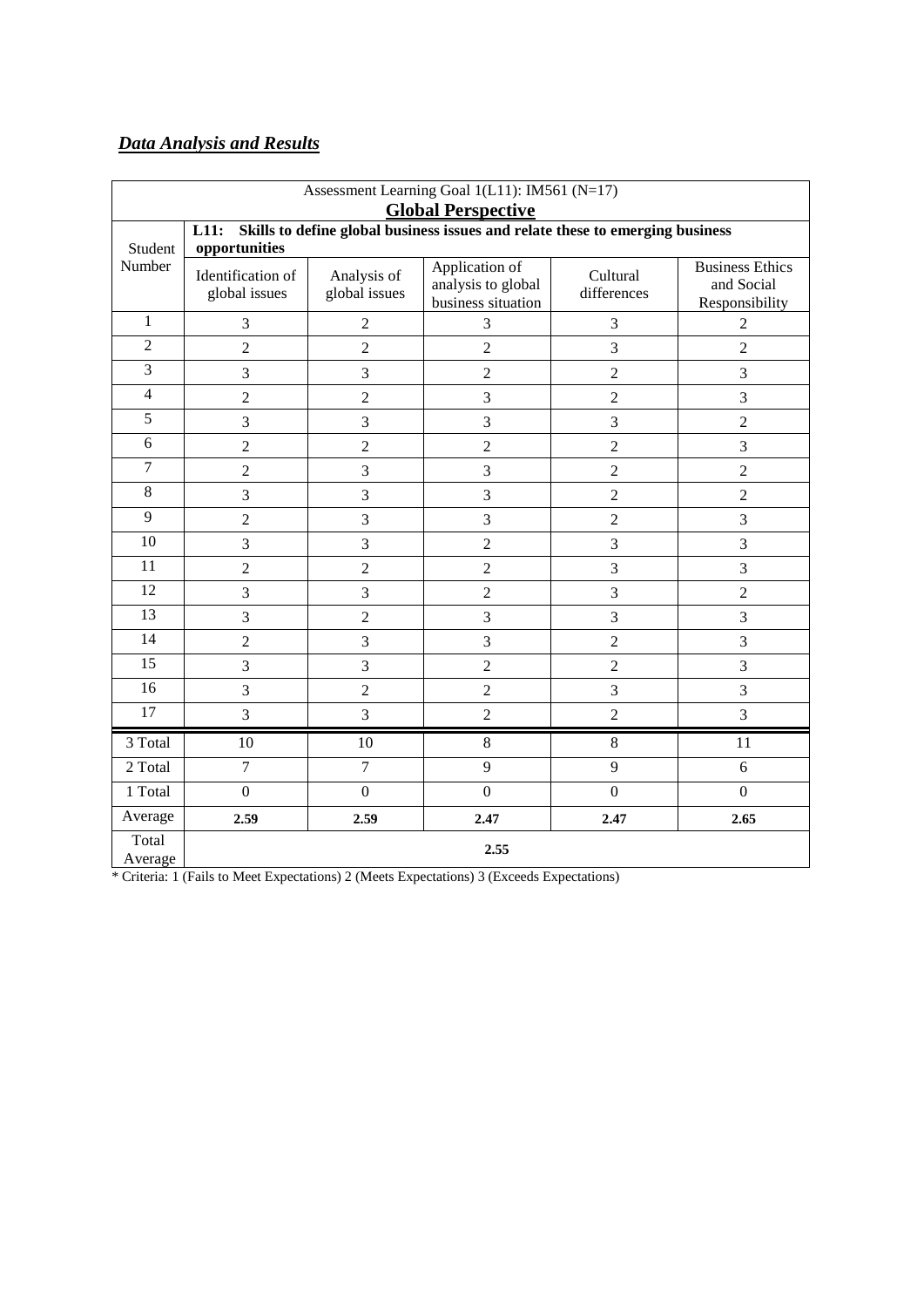| Assessment Learning Goal 1(L12): IM561 (N=17)<br><b>Global Perspective</b> |                                  |                |                         |  |  |
|----------------------------------------------------------------------------|----------------------------------|----------------|-------------------------|--|--|
|                                                                            | L12: Command of business English |                |                         |  |  |
| Student<br>Number                                                          | Knowledge                        | Comprehension  | Communication           |  |  |
| $\mathbf{1}$                                                               | 3                                | 3              | $\overline{2}$          |  |  |
| $\overline{2}$                                                             | 3                                | $\overline{c}$ | 3                       |  |  |
| $\overline{3}$                                                             | $\overline{3}$                   | $\overline{2}$ | $\overline{3}$          |  |  |
| $\overline{4}$                                                             | 3                                | 3              | 3                       |  |  |
| 5                                                                          | 3                                | 3              | $\overline{2}$          |  |  |
| 6                                                                          | 3                                | 3              | $\overline{2}$          |  |  |
| $\overline{7}$                                                             | 3                                | 3              | 3                       |  |  |
| $\,8\,$                                                                    | $\overline{2}$                   | $\overline{2}$ | $\overline{2}$          |  |  |
| 9                                                                          | 3                                | $\overline{2}$ | $\overline{2}$          |  |  |
| 10                                                                         | 3                                | 3              | $\overline{3}$          |  |  |
| 11                                                                         | 3                                | $\overline{2}$ | $\overline{2}$          |  |  |
| 12                                                                         | $\overline{2}$                   | $\overline{2}$ | $\overline{2}$          |  |  |
| 13                                                                         | 3                                | $\overline{3}$ | $\overline{\mathbf{3}}$ |  |  |
| 14                                                                         | $\overline{2}$                   | 3              | $\overline{2}$          |  |  |
| 15                                                                         | 3                                | $\overline{2}$ | $\overline{2}$          |  |  |
| 16                                                                         | 3                                | 3              | $\overline{2}$          |  |  |
| 17                                                                         | $\overline{2}$                   | $\overline{2}$ | $\overline{\mathbf{3}}$ |  |  |
| 3 Total                                                                    | 13                               | 9              | $\overline{7}$          |  |  |
| 2 Total                                                                    | $\overline{4}$                   | $8\,$          | 10                      |  |  |
| 1 Total                                                                    | $\boldsymbol{0}$                 | $\overline{0}$ | $\boldsymbol{0}$        |  |  |
| Average                                                                    | 2.76                             | 2.53           | 2.41                    |  |  |
| <b>Total Average</b>                                                       |                                  | 2.57           |                         |  |  |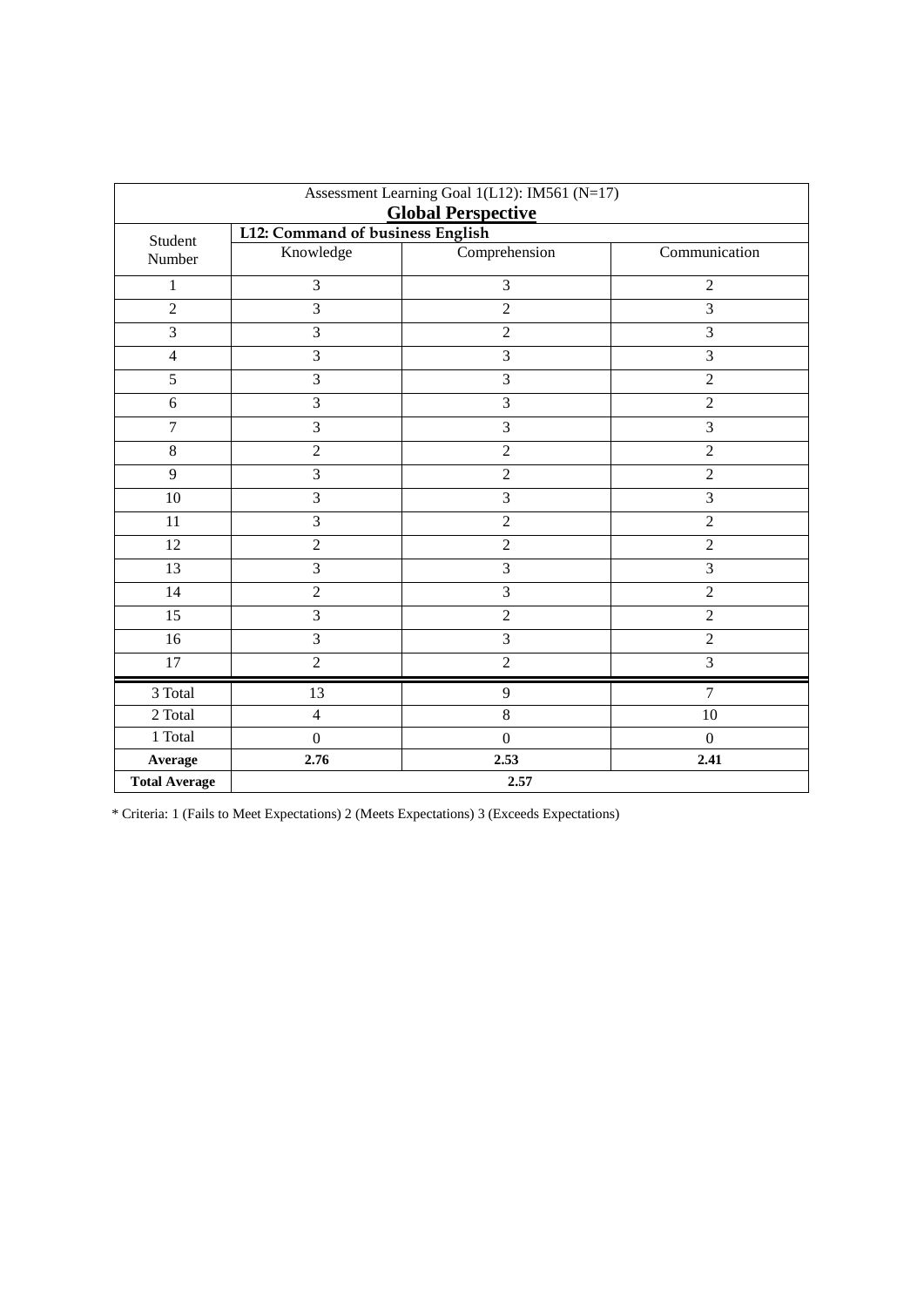| Assessment Learning Goal 2(L21): IM561 (N=17) |                                |                      |                              |                |                      |                                               |                                   |  |  |  |
|-----------------------------------------------|--------------------------------|----------------------|------------------------------|----------------|----------------------|-----------------------------------------------|-----------------------------------|--|--|--|
|                                               | <b>Communication</b>           |                      |                              |                |                      |                                               |                                   |  |  |  |
|                                               | <b>L21: Presentation Skill</b> |                      |                              |                |                      |                                               |                                   |  |  |  |
| Student<br>Number                             | Organization                   | Quality of<br>slides | Voice<br>quality and<br>pace | Mannerisms     | Profession-<br>alism | Use of<br>media /<br>rapport with<br>audience | Ability to<br>answer<br>questions |  |  |  |
| $\mathbf{1}$                                  | 3                              | 3                    | $\overline{2}$               | 3              | $\overline{2}$       | $\overline{2}$                                | $\overline{2}$                    |  |  |  |
| $\overline{2}$                                | $\overline{3}$                 | 3                    | 3                            | $\overline{2}$ | 3                    | $\sqrt{2}$                                    | $\overline{2}$                    |  |  |  |
| 3                                             | 3                              | 3                    | $\overline{2}$               | $\overline{2}$ | 3                    | 3                                             | 3                                 |  |  |  |
| $\overline{4}$                                | $\overline{2}$                 | 3                    | $\overline{2}$               | $\overline{2}$ | 3                    | 3                                             | $\overline{2}$                    |  |  |  |
| 5                                             | 3                              | 3                    | $\overline{2}$               | 3              | 3                    | 3                                             | 3                                 |  |  |  |
| 6                                             | 3                              | $\sqrt{2}$           | $\overline{2}$               | $\overline{2}$ | 3                    | $\overline{2}$                                | 3                                 |  |  |  |
| $\overline{7}$                                | $\overline{2}$                 | $\overline{2}$       | 3                            | 3              | $\overline{c}$       | $\overline{c}$                                | 3                                 |  |  |  |
| $\,8\,$                                       | $\overline{3}$                 | $\overline{2}$       | $\overline{2}$               | 3              | $\overline{c}$       | 3                                             | $\overline{2}$                    |  |  |  |
| 9                                             | $\overline{2}$                 | $\sqrt{2}$           | $\mathfrak{Z}$               | 3              | 3                    | $\sqrt{2}$                                    | $\sqrt{2}$                        |  |  |  |
| 10                                            | 3                              | 3                    | 3                            | 3              | 3                    | 3                                             | $\overline{2}$                    |  |  |  |
| 11                                            | $\overline{3}$                 | 3                    | $\overline{2}$               | $\overline{3}$ | $\overline{2}$       | 3                                             | 3                                 |  |  |  |
| 12                                            | $\overline{3}$                 | $\overline{2}$       | $\overline{2}$               | 3              | 3                    | $\overline{2}$                                | $\overline{2}$                    |  |  |  |
| 13                                            | $\overline{c}$                 | $\sqrt{2}$           | $\overline{2}$               | 3              | 3                    | $\overline{c}$                                | 3                                 |  |  |  |
| 14                                            | $\overline{3}$                 | $\overline{2}$       | 3                            | 3              | $\overline{2}$       | 3                                             | $\overline{2}$                    |  |  |  |
| 15                                            | 3                              | 3                    | 3                            | $\overline{2}$ | $\overline{2}$       | 3                                             | $\overline{2}$                    |  |  |  |
| 16                                            | $\overline{2}$                 | $\overline{2}$       | 3                            | 3              | $\overline{2}$       | 3                                             | 3                                 |  |  |  |
| $\overline{17}$                               | 3                              | $\mathfrak{Z}$       | $\overline{2}$               | $\overline{2}$ | $\overline{3}$       | $\sqrt{2}$                                    | 3                                 |  |  |  |
| 3 Total                                       | 12                             | 9                    | 6                            | 11             | 10                   | 9                                             | 8                                 |  |  |  |
| 2 Total                                       | $\overline{5}$                 | $8\,$                | 11                           | 6              | $\overline{7}$       | $8\,$                                         | 9                                 |  |  |  |
| 1 Total                                       | $\overline{0}$                 | $\boldsymbol{0}$     | $\overline{0}$               | $\overline{0}$ | $\overline{0}$       | $\mathbf{0}$                                  | $\mathbf{0}$                      |  |  |  |
| Average                                       | 2.71                           | 2.53                 | 2.41                         | 2.65           | 2.59                 | 2.53                                          | 2.47                              |  |  |  |
| <b>Total</b><br>Average                       |                                |                      |                              | 2.55           |                      |                                               |                                   |  |  |  |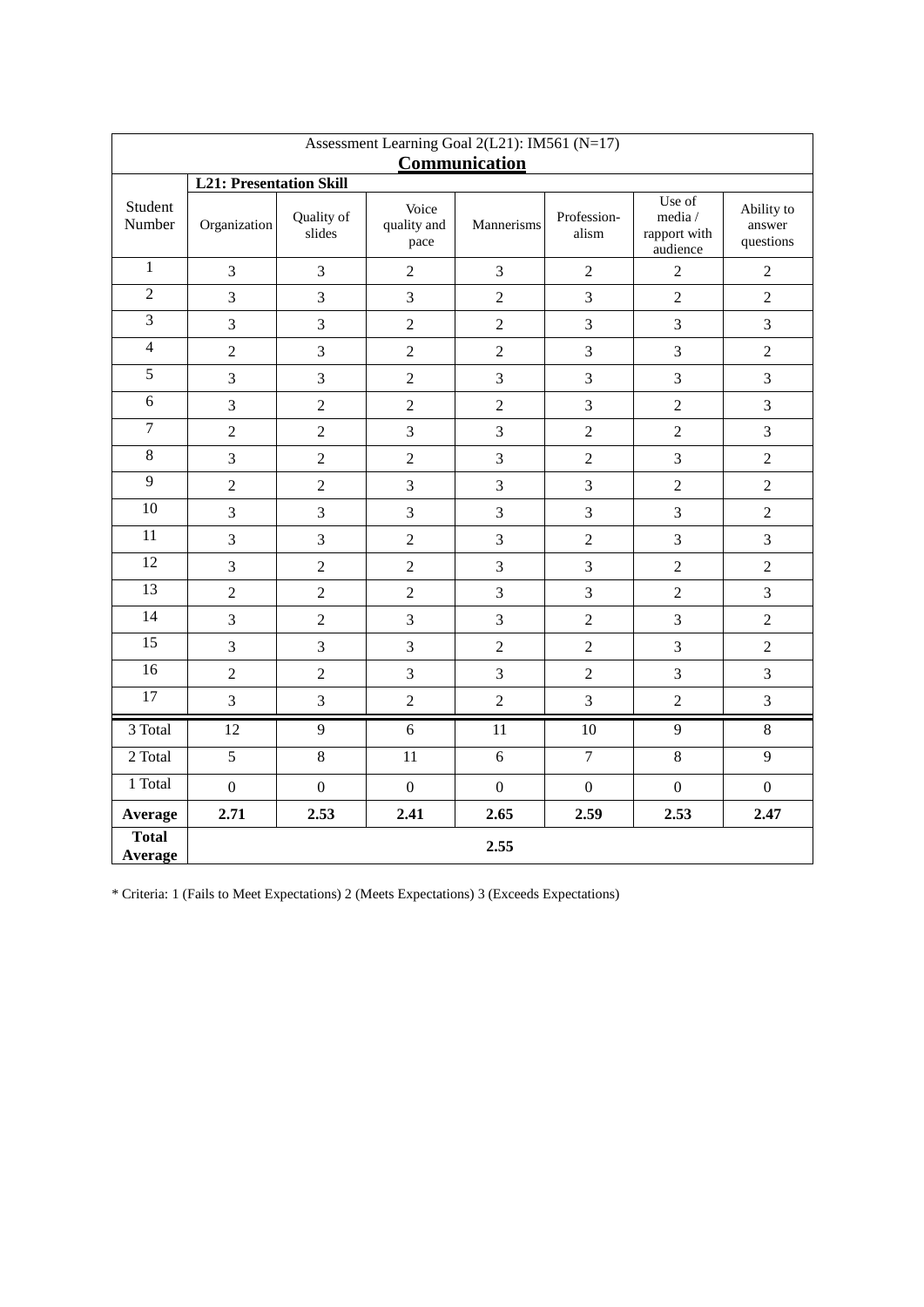| Assessment Learning Goal 2(L22): IM694 (N= 20)<br>Communication |                                            |                                                  |                                       |                           |                           |                      |                                          |                      |  |
|-----------------------------------------------------------------|--------------------------------------------|--------------------------------------------------|---------------------------------------|---------------------------|---------------------------|----------------------|------------------------------------------|----------------------|--|
|                                                                 | L22: Writing Skill                         |                                                  |                                       |                           |                           |                      |                                          |                      |  |
| Student<br>Number                                               | Clear<br>introduction<br>and<br>background | Discipline-<br>related<br>concepts and<br>issues | Internally<br>consistent<br>arguments | Logic and<br>organization | Consistent<br>conclusions | Style and<br>grammar | Effective<br>literature<br>search skills | Documents<br>sources |  |
| $\mathbf{1}$                                                    | 3                                          | 3                                                | $\overline{2}$                        | $\overline{2}$            | $\overline{2}$            | $\overline{2}$       | $\overline{2}$                           | $\overline{2}$       |  |
| $\sqrt{2}$                                                      | $\overline{2}$                             | $\sqrt{2}$                                       | $\mathbf{1}$                          | $\sqrt{2}$                | $\mathbf{1}$              | $\sqrt{2}$           | $\overline{2}$                           | $\sqrt{2}$           |  |
| $\mathfrak{Z}$                                                  | $\boldsymbol{2}$                           | $\sqrt{2}$                                       | $\sqrt{2}$                            | $\overline{2}$            | $\sqrt{2}$                | $\sqrt{2}$           | $\overline{2}$                           | $\sqrt{2}$           |  |
| $\overline{4}$                                                  | 3                                          | $\sqrt{2}$                                       | $\overline{2}$                        | $\overline{2}$            | $\sqrt{2}$                | $\sqrt{2}$           | 3                                        | $\sqrt{2}$           |  |
| $\sqrt{5}$                                                      | $\sqrt{2}$                                 | $\sqrt{2}$                                       | $\overline{2}$                        | $\overline{2}$            | 3                         | $\sqrt{2}$           | $\overline{2}$                           | $\mathfrak{Z}$       |  |
| 6                                                               | 3                                          | $\sqrt{2}$                                       | $\overline{2}$                        | $\sqrt{2}$                | 3                         | $\sqrt{2}$           | 3                                        | $\mathfrak{Z}$       |  |
| $\tau$                                                          | $\overline{2}$                             | $\overline{c}$                                   | $\overline{2}$                        | $\overline{2}$            | $\overline{2}$            | $\overline{2}$       | $\overline{2}$                           | $\overline{2}$       |  |
| $8\,$                                                           | $\sqrt{2}$                                 | $\sqrt{2}$                                       | 3                                     | $\mathfrak{Z}$            | $\mathfrak{Z}$            | $\sqrt{2}$           | $\sqrt{2}$                               | $\sqrt{2}$           |  |
| 9                                                               | 3                                          | $\overline{c}$                                   | $\overline{2}$                        | $\overline{2}$            | 3                         | $\overline{2}$       | $\overline{2}$                           | $\overline{2}$       |  |
| 10                                                              | $\overline{2}$                             | $\mathfrak{Z}$                                   | 3                                     | $\overline{2}$            | $\mathfrak{Z}$            | $\sqrt{2}$           | 3                                        | $\sqrt{2}$           |  |
| 11                                                              | $\sqrt{2}$                                 | $\sqrt{2}$                                       | $\overline{2}$                        | $\overline{2}$            | $\overline{2}$            | $\overline{2}$       | $\overline{2}$                           | $\sqrt{2}$           |  |
| 12                                                              | $\sqrt{2}$                                 | $\sqrt{2}$                                       | $\sqrt{2}$                            | $\sqrt{2}$                | $\sqrt{2}$                | $\sqrt{2}$           | $\sqrt{2}$                               | $\boldsymbol{2}$     |  |
| 13                                                              | $\overline{2}$                             | $\overline{c}$                                   | $\overline{2}$                        | $\overline{2}$            | $\overline{2}$            | $\overline{2}$       | $\overline{2}$                           | $\overline{2}$       |  |
| 14                                                              | $\overline{2}$                             | $\sqrt{2}$                                       | $\overline{2}$                        | 3                         | $\sqrt{2}$                | $\mathfrak{Z}$       | $\overline{2}$                           | $\sqrt{2}$           |  |
| 15                                                              | $\sqrt{2}$                                 | $\sqrt{2}$                                       | $\overline{2}$                        | $\overline{2}$            | $\sqrt{2}$                | $\overline{2}$       | $\sqrt{2}$                               | $\overline{2}$       |  |
| 16                                                              | $\mathbf{1}$                               | $\overline{2}$                                   | $\mathbf{1}$                          | $\overline{2}$            | $\mathbf{1}$              | $\overline{2}$       | $\mathbf{1}$                             | $\sqrt{2}$           |  |
| 17                                                              | $\sqrt{2}$                                 | $\mathbf{1}$                                     | $\overline{2}$                        | $\overline{2}$            | $\sqrt{2}$                | $\overline{2}$       | $\sqrt{2}$                               | $\sqrt{2}$           |  |
| 18                                                              | $\overline{c}$                             | $\sqrt{2}$                                       | $\overline{c}$                        | $\overline{2}$            | $\overline{2}$            | $\overline{2}$       | $\overline{2}$                           | $\sqrt{2}$           |  |
| 19                                                              | 3                                          | $\sqrt{2}$                                       | 3                                     | $\mathfrak{Z}$            | $\mathfrak{Z}$            | $\mathfrak{Z}$       | $\sqrt{2}$                               | $\mathfrak{Z}$       |  |
| 20                                                              | $\overline{2}$                             | $\mathfrak{Z}$                                   | $\overline{2}$                        | $\overline{2}$            | $\mathfrak{Z}$            | $\mathfrak{Z}$       | $\mathfrak{Z}$                           | $\mathfrak{Z}$       |  |
| 3 Total                                                         | 5                                          | $\overline{3}$                                   | $\overline{3}$                        | $\overline{3}$            | $\tau$                    | $\overline{2}$       | $\overline{4}$                           | $\overline{4}$       |  |
| $2\ \mathrm{Total}$                                             | 14                                         | 16                                               | 15                                    | 17                        | $11\,$                    | 18                   | 15                                       | 16                   |  |
| 1 Total                                                         | $\mathbf{1}$                               | $1\,$                                            | $\overline{c}$                        | $\boldsymbol{0}$          | $\overline{2}$            | $\boldsymbol{0}$     | $\,1$                                    | $\mathbf{0}$         |  |
| Average                                                         | 2.20                                       | 2.10                                             | 2.05                                  | 2.15                      | 2.25                      | 2.15                 | 2.15                                     | 2.20                 |  |
| <b>Total</b><br>Average                                         |                                            | 2.16                                             |                                       |                           |                           |                      |                                          |                      |  |

 $\overline{\phantom{a}}$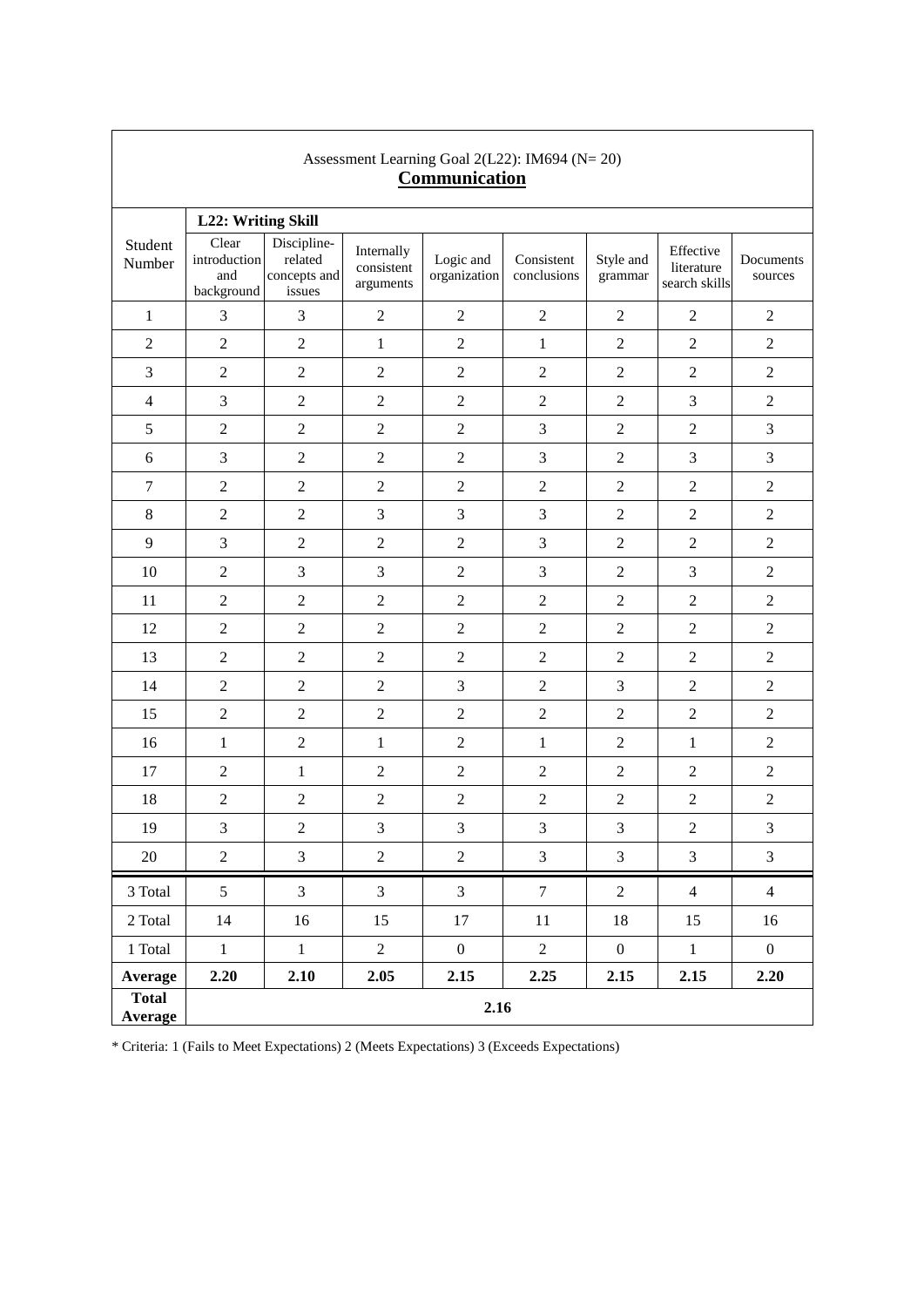| Assessment Learning Goal 2(L23): IM694 (N = 20)<br>Communication |                   |                  |                                                        |                  |                |  |  |  |
|------------------------------------------------------------------|-------------------|------------------|--------------------------------------------------------|------------------|----------------|--|--|--|
| L23: Teamwork                                                    |                   |                  |                                                        |                  |                |  |  |  |
| Team<br>Number                                                   | Student<br>Number | Commitment       | Balance between task<br>and interpersonal<br>relations | Contributions    | Stays on track |  |  |  |
| $\mathbf{1}$                                                     | $\,1\,$           | $\sqrt{2}$       | $\sqrt{2}$                                             | $\boldsymbol{2}$ | $\sqrt{2}$     |  |  |  |
| $\mathbf{1}$                                                     | $\sqrt{2}$        | $\overline{2}$   | $\sqrt{2}$                                             | $\sqrt{2}$       | $\overline{2}$ |  |  |  |
| $\mathbf{1}$                                                     | 3                 | $\overline{2}$   | $\sqrt{2}$                                             | $\boldsymbol{2}$ | $\overline{2}$ |  |  |  |
| $\mathbf{1}$                                                     | $\overline{4}$    | $\overline{2}$   | $\overline{c}$                                         | $\overline{3}$   | $\overline{3}$ |  |  |  |
| $\overline{2}$                                                   | 5                 | $\overline{2}$   | 3                                                      | $\overline{2}$   | $\overline{2}$ |  |  |  |
| $\overline{2}$                                                   | 6                 | $\overline{2}$   | $\overline{2}$                                         | $\boldsymbol{2}$ | $\overline{2}$ |  |  |  |
| $\overline{2}$                                                   | $\boldsymbol{7}$  | $\overline{c}$   | 3                                                      | $\overline{c}$   | $\overline{3}$ |  |  |  |
| $\overline{2}$                                                   | $\,8\,$           | 3                | $\mathfrak{Z}$                                         | $\overline{3}$   | $\overline{2}$ |  |  |  |
| 3                                                                | 9                 | 3                | $\mathfrak{Z}$                                         | 3                | $\overline{2}$ |  |  |  |
| 3                                                                | 10                | $\overline{2}$   | $\overline{2}$                                         | $\overline{2}$   | $\overline{3}$ |  |  |  |
| $\mathfrak{Z}$                                                   | 11                | $\overline{c}$   | $\overline{2}$                                         | $\overline{2}$   | $\overline{2}$ |  |  |  |
| 3                                                                | 12                | 3                | $\overline{c}$                                         | $\overline{c}$   | $\overline{2}$ |  |  |  |
| $\overline{\mathbf{4}}$                                          | 13                | $\overline{2}$   | $\mathbf{1}$                                           | $\overline{c}$   | $\overline{2}$ |  |  |  |
| $\overline{4}$                                                   | 14                | $\overline{2}$   | $\overline{2}$                                         | $\mathbf 2$      | $\overline{2}$ |  |  |  |
| $\overline{4}$                                                   | 15                | $\overline{2}$   | $\overline{c}$                                         | $\sqrt{2}$       | $\mathbf{1}$   |  |  |  |
| $\overline{4}$                                                   | 16                | $\overline{c}$   | $\mathbf{1}$                                           | $\mathbf{1}$     | $\overline{2}$ |  |  |  |
| 5                                                                | 17                | $\overline{c}$   | $\sqrt{2}$                                             | $\sqrt{2}$       | $\overline{2}$ |  |  |  |
| $\mathfrak s$                                                    | 18                | $\sqrt{2}$       | $\sqrt{2}$                                             | $\mathfrak{Z}$   | $\overline{2}$ |  |  |  |
| $\sqrt{5}$                                                       | 19                | $\mathfrak{Z}$   | $\sqrt{2}$                                             | $\overline{2}$   | 3              |  |  |  |
| 5                                                                | 20                | $\overline{c}$   | 3                                                      | $\sqrt{2}$       | $\overline{2}$ |  |  |  |
| 3                                                                | Total             | $\overline{4}$   | 5                                                      | $\overline{4}$   | $\overline{4}$ |  |  |  |
| $\overline{2}$                                                   | Total             | 16               | 13                                                     | 15               | 15             |  |  |  |
| 1                                                                | Total             | $\boldsymbol{0}$ | $\overline{2}$                                         | $\mathbf{1}$     | $\mathbf{1}$   |  |  |  |
|                                                                  | Average           | 2.20             | 2.15                                                   | 2.15             | 2.15           |  |  |  |
| 2.16<br><b>Total Average</b>                                     |                   |                  |                                                        |                  |                |  |  |  |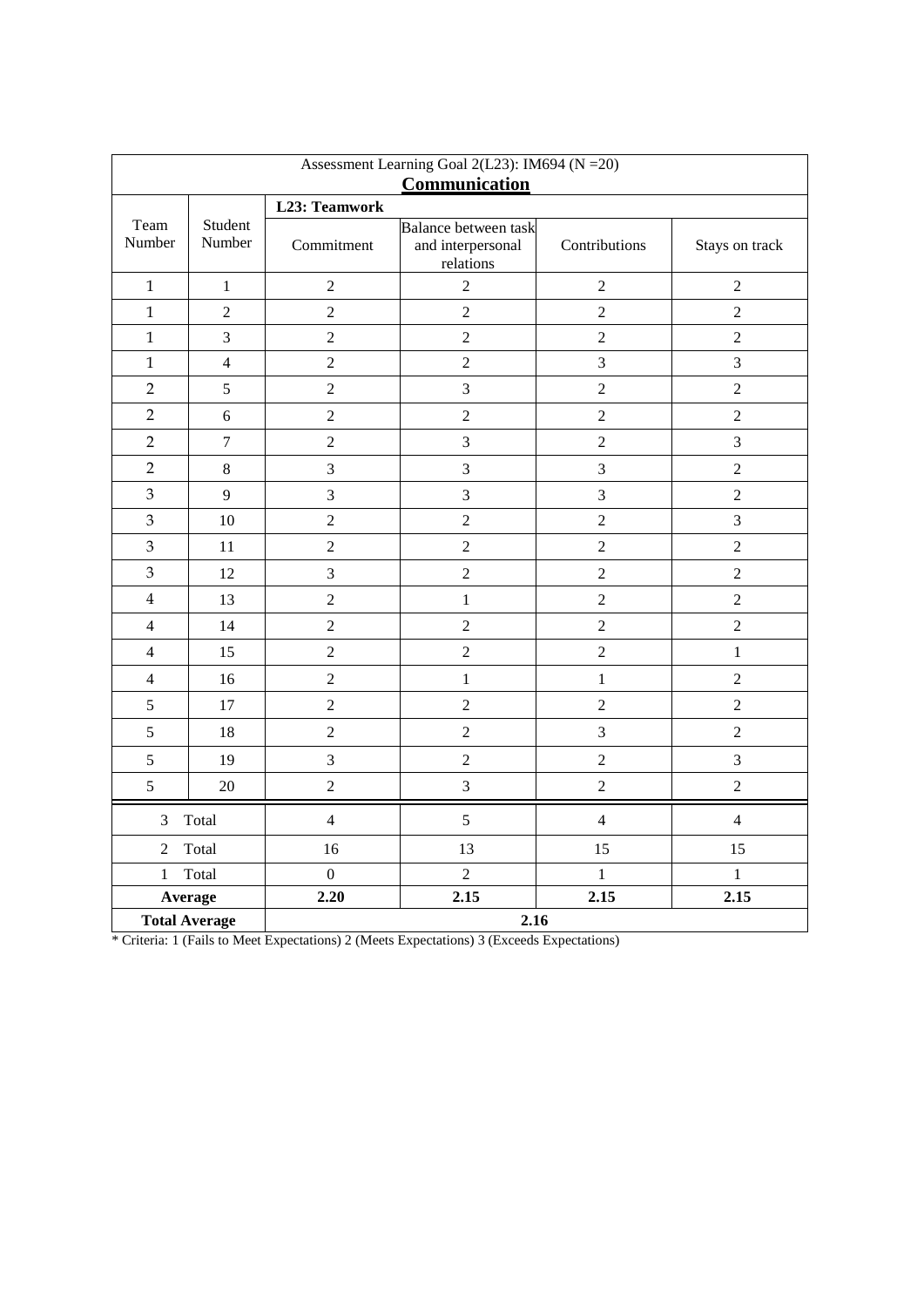| <u>bu alegr</u><br>т шшинц<br><u>u Cross-uiscipiniai y</u><br><u>Competency</u> |                      |                                                                                                                                        |                                                        |                                                          |                  |                                                              |                             |  |
|---------------------------------------------------------------------------------|----------------------|----------------------------------------------------------------------------------------------------------------------------------------|--------------------------------------------------------|----------------------------------------------------------|------------------|--------------------------------------------------------------|-----------------------------|--|
| Student                                                                         |                      | L31: Using appropriate analytical techniques to solve business problems and will<br>demonstrate the ability of sound business judgment |                                                        |                                                          |                  |                                                              |                             |  |
| Number                                                                          | Factual<br>knowledge | strategic<br>analytical Tools                                                                                                          | Application of Application of<br>financial<br>analysis | Identification<br>of case<br>problems/issue<br>${\bf S}$ | alternatives     | Generation of Recommendati<br>ons                            | <b>Business</b><br>judgment |  |
| $\mathbf{1}$                                                                    | $\sqrt{2}$           | $\sqrt{2}$                                                                                                                             | $\sqrt{2}$                                             | $\mathfrak{Z}$                                           | $\sqrt{2}$       | $\overline{2}$                                               | $\sqrt{2}$                  |  |
| $\overline{2}$                                                                  | $\sqrt{2}$           | $\mathfrak{Z}$                                                                                                                         | $\sqrt{2}$                                             | $\sqrt{2}$                                               | $\boldsymbol{2}$ | $\sqrt{2}$                                                   | $\overline{2}$              |  |
| $\mathfrak{Z}$                                                                  | $\overline{2}$       | $\overline{2}$                                                                                                                         | $\overline{2}$                                         | $\overline{2}$                                           | $\overline{2}$   | $\overline{2}$                                               | $\overline{2}$              |  |
| $\overline{4}$                                                                  | $\boldsymbol{2}$     | $\mathfrak 3$                                                                                                                          | $\sqrt{2}$                                             | $\sqrt{2}$                                               | $\boldsymbol{2}$ | $\mathfrak{2}% =\mathfrak{2}\left( \mathfrak{2}\right) ^{2}$ | $\sqrt{2}$                  |  |
| 5                                                                               | $\mathbf{2}$         | $\sqrt{2}$                                                                                                                             | $\boldsymbol{2}$                                       | $\mathbf{2}$                                             | $\boldsymbol{2}$ | $\mathfrak{Z}$                                               | $\sqrt{2}$                  |  |
| 6                                                                               | $\sqrt{2}$           | $\mathfrak{Z}$                                                                                                                         | $\sqrt{2}$                                             | $\overline{3}$                                           | $\sqrt{2}$       | $\sqrt{2}$                                                   | $\sqrt{2}$                  |  |
| $\boldsymbol{7}$                                                                | 3                    | $\overline{c}$                                                                                                                         | $\overline{c}$                                         | $\sqrt{2}$                                               | $\boldsymbol{2}$ | $\overline{c}$                                               | $\sqrt{2}$                  |  |
| $\,8\,$                                                                         | $\mathfrak{Z}$       | $\mathfrak{Z}$                                                                                                                         | $\sqrt{2}$                                             | $\ensuremath{\mathfrak{Z}}$                              | $\boldsymbol{2}$ | $\sqrt{2}$                                                   | $\sqrt{2}$                  |  |
| 9                                                                               | $\mathfrak{Z}$       | $\mathfrak{Z}$                                                                                                                         | $\mathfrak{Z}$                                         | $\overline{2}$                                           | $\mathfrak{Z}$   | $\mathfrak{Z}$                                               | $\overline{2}$              |  |
| 10                                                                              | $\overline{c}$       | $\overline{2}$                                                                                                                         | $\overline{2}$                                         | $\overline{2}$                                           | $\overline{2}$   | $\overline{c}$                                               | 3                           |  |
| 11                                                                              | $\mathfrak{2}$       | $\overline{2}$                                                                                                                         | $\overline{2}$                                         | $\overline{2}$                                           | $\mathbf{1}$     | $\mathbf{1}$                                                 | $\overline{2}$              |  |
| 12                                                                              | $\overline{2}$       | $\sqrt{2}$                                                                                                                             | $\mathbf{1}$                                           | $\mathbf 1$                                              | $\sqrt{2}$       | $\overline{2}$                                               | $\sqrt{2}$                  |  |
| 13                                                                              | $\sqrt{2}$           | $\overline{c}$                                                                                                                         | $\mathbf{1}$                                           | $\mathbf{2}$                                             | $\boldsymbol{2}$ | $\sqrt{2}$                                                   | 1                           |  |
| 14                                                                              | $\overline{2}$       | $\overline{2}$                                                                                                                         | $\sqrt{2}$                                             | $\overline{2}$                                           | $\sqrt{2}$       | $\overline{2}$                                               | $\sqrt{2}$                  |  |
| 15                                                                              | $\overline{c}$       | $\mathfrak{Z}$                                                                                                                         | $\sqrt{2}$                                             | $\overline{c}$                                           | $\sqrt{2}$       | $\overline{c}$                                               | $\ensuremath{\mathfrak{Z}}$ |  |
| 16                                                                              | $\mathbf{1}$         | $\sqrt{2}$                                                                                                                             | $\mathbf{1}$                                           | $\mathbf{2}$                                             | $\mathbf{1}$     | $\boldsymbol{2}$                                             | $\sqrt{2}$                  |  |
| 17                                                                              | $\sqrt{2}$           | $\overline{2}$                                                                                                                         | $\mathbf{1}$                                           | $\sqrt{2}$                                               | 1                | $\mathbf{1}$                                                 | $\mathbf{1}$                |  |
| 18                                                                              | $\boldsymbol{2}$     | 3                                                                                                                                      | $\overline{c}$                                         | $\boldsymbol{2}$                                         | $\sqrt{2}$       | $\sqrt{2}$                                                   | $\sqrt{2}$                  |  |
| 19                                                                              | 3                    | $\sqrt{2}$                                                                                                                             | $\overline{c}$                                         | $\boldsymbol{2}$                                         | $\boldsymbol{2}$ | $\overline{c}$                                               | $\mathfrak 3$               |  |
| $20\,$                                                                          | 3                    | $\mathfrak{Z}$                                                                                                                         | $\mathfrak{Z}$                                         | $\mathfrak{Z}$                                           | $\mathfrak{Z}$   | 3                                                            | $\ensuremath{\mathfrak{Z}}$ |  |
| 3 Total                                                                         | $\mathfrak{S}$       | $8\,$                                                                                                                                  | $\mathbf 1$                                            | $\overline{4}$                                           | $\overline{2}$   | $\overline{3}$                                               | $\overline{4}$              |  |
| $2\ \mathrm{Total}$                                                             | 14                   | $12\,$                                                                                                                                 | 15                                                     | 15                                                       | 15               | 15                                                           | 14                          |  |
| 1 Total                                                                         | $\mathbf{1}$         | $\boldsymbol{0}$                                                                                                                       | $\overline{4}$                                         | $\mathbf{1}$                                             | $\mathfrak{Z}$   | $\sqrt{2}$                                                   | $\overline{2}$              |  |
| Average                                                                         | 2.20                 | 2.40                                                                                                                                   | 1.90                                                   | 2.15                                                     | 1.95             | 2.05                                                         | 2.10                        |  |
| <b>Total</b><br>Average                                                         |                      |                                                                                                                                        |                                                        | 2.11                                                     |                  |                                                              |                             |  |

# Assessment Learning Goal 3(L31): IM694 (N= 20) **Strategic Thinking & Cross-disciplinary Competency**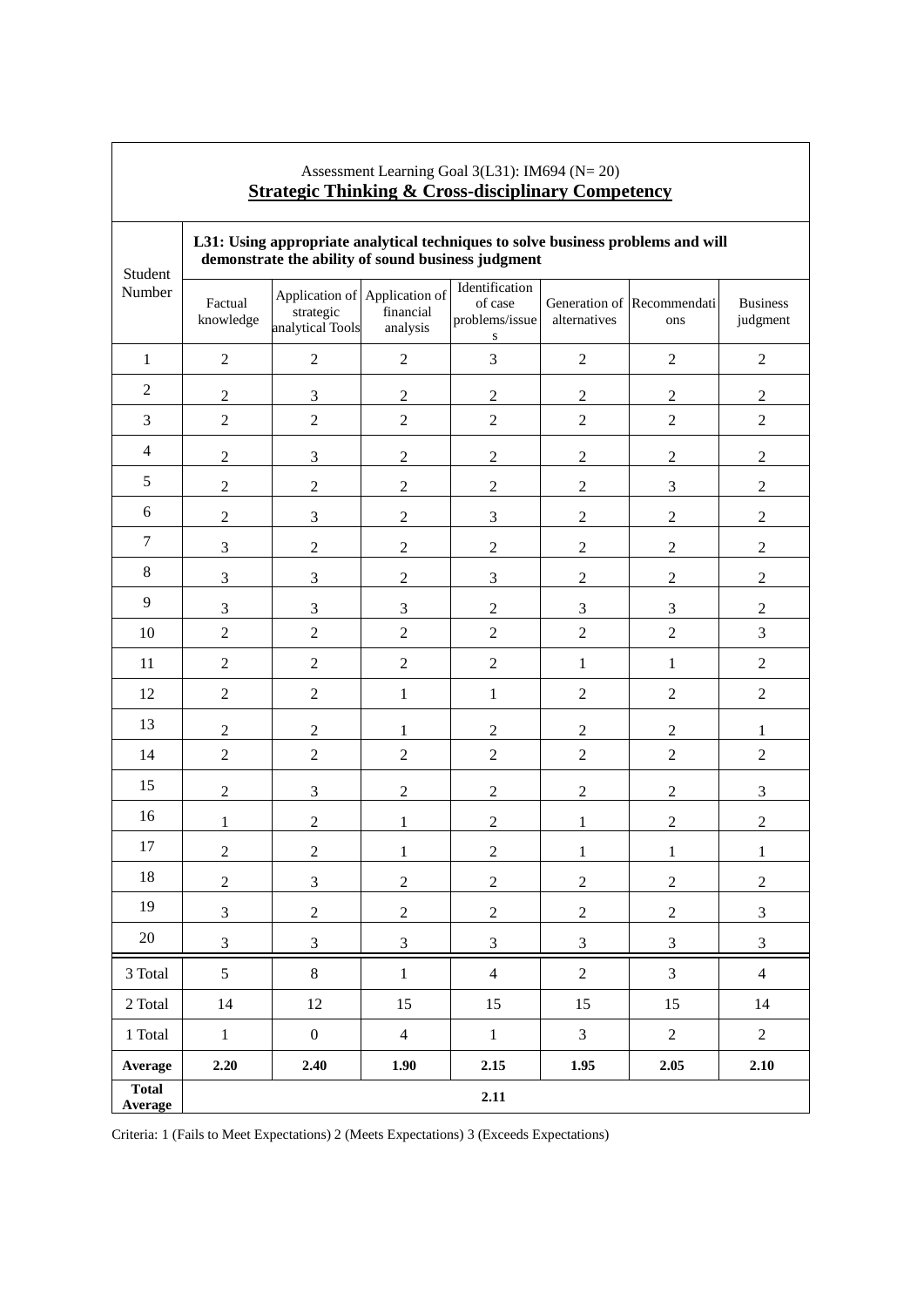| Assessment Learning Goal 3(L32): IM561 (N=17)<br><b>Strategic Thinking &amp; Cross-disciplinary Competency</b> |                         |                                              |                         |                             |                         |                       |  |
|----------------------------------------------------------------------------------------------------------------|-------------------------|----------------------------------------------|-------------------------|-----------------------------|-------------------------|-----------------------|--|
|                                                                                                                |                         | L32: Synthesizing different discipline areas |                         |                             |                         |                       |  |
| Student<br>Number                                                                                              | Consideration           | Management<br>principle                      | Discipline<br>knowledge | Intellectual<br>sensitivity | Horizontal<br>synthesis | Vertical<br>synthesis |  |
| $\mathbf{1}$                                                                                                   | $\overline{3}$          | $\overline{2}$                               | $\overline{2}$          | $\overline{3}$              | 3                       | $\overline{2}$        |  |
| $\overline{2}$                                                                                                 | $\overline{2}$          | $\overline{2}$                               | $\overline{2}$          | $\overline{2}$              | $\overline{2}$          | $\overline{3}$        |  |
| $\overline{3}$                                                                                                 | $\overline{3}$          | $\overline{3}$                               | $\overline{2}$          | $\overline{3}$              | $\overline{3}$          | $\overline{2}$        |  |
| $\overline{4}$                                                                                                 | $\overline{2}$          | $\overline{2}$                               | $\overline{2}$          | $\overline{3}$              | $\overline{2}$          | 3                     |  |
| 5                                                                                                              | $\mathfrak{Z}$          | 3                                            | $\overline{\mathbf{3}}$ | 3                           | $\overline{2}$          | 3                     |  |
| 6                                                                                                              | $\overline{3}$          | $\overline{2}$                               | $\overline{2}$          | $\overline{2}$              | $\overline{3}$          | $\overline{3}$        |  |
| $\overline{7}$                                                                                                 | $\overline{2}$          | $\overline{3}$                               | 3                       | $\overline{2}$              | $\overline{3}$          | $\overline{2}$        |  |
| 8                                                                                                              | 3                       | $\overline{3}$                               | 3                       | $\overline{2}$              | $\overline{2}$          | $\overline{3}$        |  |
| 9                                                                                                              | $\overline{2}$          | $\overline{3}$                               | $\overline{2}$          | $\overline{2}$              | $\overline{3}$          | $\overline{3}$        |  |
| $10\,$                                                                                                         | 3                       | $\overline{3}$                               | $\overline{3}$          | $\overline{3}$              | $\overline{2}$          | $\overline{3}$        |  |
| 11                                                                                                             | $\overline{\mathbf{3}}$ | $\overline{3}$                               | $\overline{2}$          | $\overline{2}$              | $\overline{2}$          | $\overline{2}$        |  |
| 12                                                                                                             | $\mathfrak{Z}$          | $\overline{2}$                               | 3                       | $\overline{2}$              | $\overline{c}$          | $\overline{2}$        |  |
| 13                                                                                                             | $\sqrt{2}$              | $\overline{3}$                               | $\overline{3}$          | $\overline{2}$              | $\overline{3}$          | $\overline{2}$        |  |
| 14                                                                                                             | 3                       | $\overline{3}$                               | 3                       | $\overline{2}$              | $\overline{2}$          | $\overline{3}$        |  |
| $\overline{15}$                                                                                                | $\overline{2}$          | $\overline{2}$                               | $\overline{3}$          | $\overline{2}$              | $\overline{3}$          | $\overline{3}$        |  |
| 16                                                                                                             | 3                       | 3                                            | 3                       | $\overline{2}$              | $\overline{3}$          | $\overline{3}$        |  |
| $17\,$                                                                                                         | 3                       | $\overline{c}$                               | $\overline{2}$          | $\overline{3}$              | $\overline{2}$          | 3                     |  |
| 3 Total                                                                                                        | 11                      | 10                                           | 9                       | 6                           | 8                       | 11                    |  |
| 2 Total                                                                                                        | 6                       | $\overline{7}$                               | $\overline{8}$          | 11                          | $\overline{9}$          | 6                     |  |
| 1 Total                                                                                                        | $\boldsymbol{0}$        | $\boldsymbol{0}$                             | $\overline{0}$          | $\overline{0}$              | $\overline{0}$          | $\overline{0}$        |  |
| Average                                                                                                        | 2.65                    | 2.59                                         | 2.53                    | 2.35                        | 2.47                    | 2.65                  |  |
| <b>Total</b><br>Average                                                                                        | 2.54                    |                                              |                         |                             |                         |                       |  |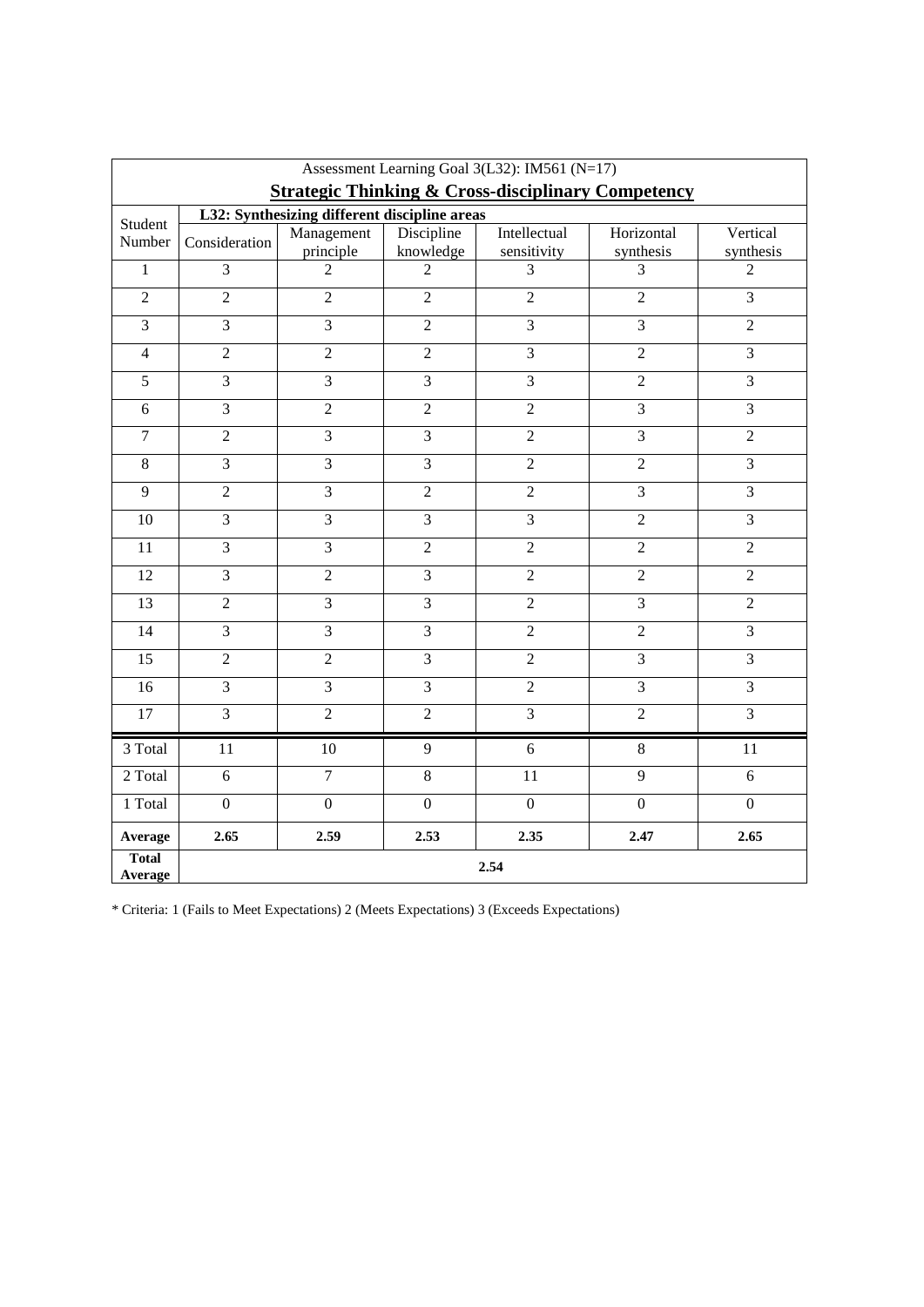| Assessment Learning Goal 4(L41): IM561 (N= 17)<br>Domain expertise in IT and Media Industry |                                                                                                     |                                                      |  |
|---------------------------------------------------------------------------------------------|-----------------------------------------------------------------------------------------------------|------------------------------------------------------|--|
| Student<br>Number                                                                           | L41: Building IT, Media, and Business Analytics specific knowledge and understand the<br>key issues |                                                      |  |
|                                                                                             | Build industry specific knowledge                                                                   | Understand the key issues of business<br>environment |  |
| $\mathbf{1}$                                                                                | $\mathfrak{Z}$                                                                                      | 3                                                    |  |
| $\overline{2}$                                                                              | $\overline{2}$                                                                                      | 3                                                    |  |
| 3                                                                                           | $\overline{2}$                                                                                      | $\overline{2}$                                       |  |
| $\overline{4}$                                                                              | $\overline{2}$                                                                                      | $\overline{2}$                                       |  |
| 5                                                                                           | $\mathfrak{Z}$                                                                                      | 3                                                    |  |
| 6                                                                                           | $\overline{2}$                                                                                      | $\mathfrak{Z}$                                       |  |
| $\boldsymbol{7}$                                                                            | $\mathfrak{Z}$                                                                                      | $\overline{2}$                                       |  |
| $\,8\,$                                                                                     | $\overline{2}$                                                                                      | $\overline{2}$                                       |  |
| 9                                                                                           | $\overline{2}$                                                                                      | $\overline{2}$                                       |  |
| 10                                                                                          | 3                                                                                                   | 3                                                    |  |
| 11                                                                                          | $\overline{2}$                                                                                      | $\overline{2}$                                       |  |
| 12                                                                                          | $\mathfrak{Z}$                                                                                      | $\overline{2}$                                       |  |
| 13                                                                                          | $\overline{2}$                                                                                      | 3                                                    |  |
| 14                                                                                          | $\overline{2}$                                                                                      | $\overline{2}$                                       |  |
| 15                                                                                          | $\mathfrak{Z}$                                                                                      | $\overline{c}$                                       |  |
| 16                                                                                          | $\overline{2}$                                                                                      | $\overline{2}$                                       |  |
| 17                                                                                          | $\mathfrak{Z}$                                                                                      | $\overline{c}$                                       |  |
| 3 Total                                                                                     | $\overline{7}$                                                                                      | 6                                                    |  |
| 2 Total                                                                                     | 10                                                                                                  | 11                                                   |  |
| 1 Total                                                                                     | $\mathbf{0}$                                                                                        | $\boldsymbol{0}$                                     |  |
| Average                                                                                     | 2.41                                                                                                | 2.35                                                 |  |
| <b>Total Average</b>                                                                        | 2.38                                                                                                |                                                      |  |